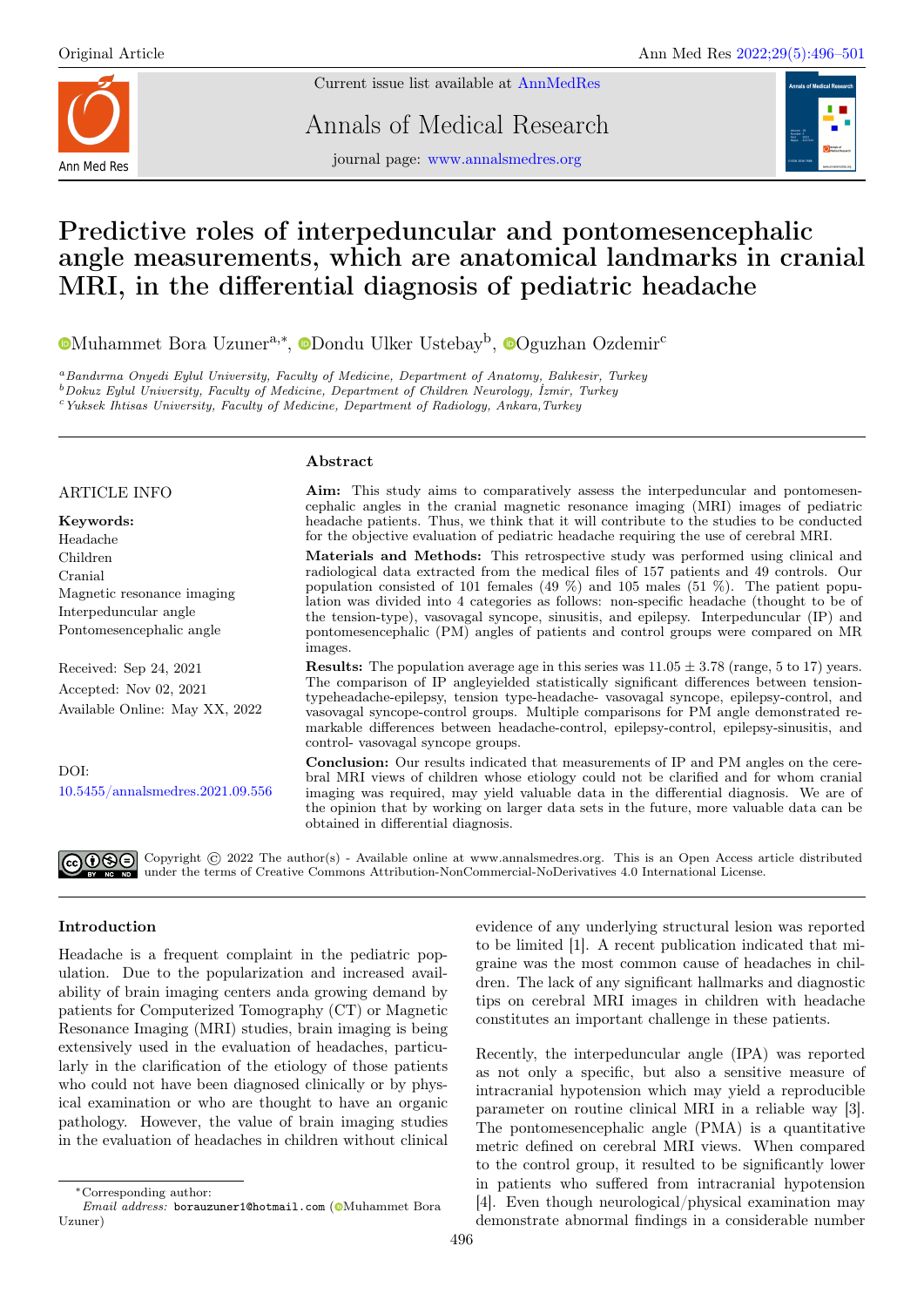of pediatric patients with headache, the yield of pathological cerebral MRI seems to be low [5].

We aimed to investigate whether the use of quantitative metrics including IPA and PMA can be useful in the evaluation of children with headache caused by tension-type headache, vasovagal syncope, sinusitis and epilepsy. In this study, we aimed to contribute to the literature by revealing the effects of the angles used in cerebral MRI on headache in pediatric patients with different diagnoses.

## Material and Methods

## Study design

This retrospective case-control study was performed in the radiology, pediatrics and anatomy departments of our medicine faculty. Permission was obtained from the management of our hospital for the data used in the study. This study was approved by the non-invasive ethics committee with a protocol number of 80576354-050-99/350.

The history, physical examination, neurological and ophthalmological examination, laboratory and clinical investigations were performed on the records of 302 children who were admitted to our hospital between June 2013 and December 2019.Cranial magnetic resonance imaging (MRI) views of children with complaints of tension-type headache, headache accompanied by vasovagal syncope, headache caused bysinusitis and diagnosed epilepsy were retrospectively evaluated for the measurements of IPA and PMA. The medical files and radiological data were extracted from the hospital database. In the study, anatomical measurements were made in the hospital PACS system.

The studies of neuroimaging were conducted based on the recommendations of the Quality Standards Subcommittee of the American Academy of Neurology and the Practice Committee of the Child Neurology Society [6]. These included a recent onset of severe headache, changes in the pattern of headaches, abnormal findings of the neurologic examination, signs of increased intracranial pressure, changes in consciousness that could be considered significant, and coexistence of seizures [6].

The study population was comprised of 206 children (101 females, 105 males). The patients' group consisted of 157 children and these patients were categorized as follows: tension-type headache, headache accompanied by vasovagal syncope, headache caused by sinusitis and diagnosed epilepsy. On the other hand, there were 49 children in the control group.

The control group was selected from healthy individuals who applied to our hospital for any reason and underwent cranial imaging but no pathology was detected.

Patients diagnosed with vasovagal syncope were selected among those patients who apart fromshowing some characteristic clinical complaints related to this condition (such as sudden postural changes, staying for a long time on foot, anger, pain, fear and similar triggering conditions),also had a headache and were required to have the cranial MRI. The reason why cranialMRI was required for patients in this group consists in the families' concern that children might have a serious neurological disease andthat doctors who would firstly examine these children might not be able to diagnose a disease that couldbe significant.In addition,

patients with a history of syncope lasting more than 2 minutes, unlike expected, and patients with transient focal neurological deficit after fainting were included in the study.

Patients who were diagnosed with generalized tonic chronic epilepsy, and thosewhose headache causes could not be found in their medical history, physical examination and laboratory results were required to have the MRI examination due to suspected cranial pathologies and the epilepsy group was formed by selecting those MRI images where no pathologies were determined. The nonspecific headache group consisted of patients diagnosed with tension headache after their medical history, physical examination and laboratory results had been checked. In this group, cranial MRI was required from those patients whose parents had explicitly requested to due to a need for assurance and who had come to the polyclinic more than three times per month because of thetensiontype headache. Inthe patients of this group the headache locations were as follows: in 31 of the patients it was located in the frontal lobe, in 14 of them it was located in the bilateral temporal lobe, in 6 of them it was located in the unilateral temporal lobe, in 19 of them in the occipital lobe, in 5 of them in the vertex and in 7 of them it varied.

The other group was composed of patients who had come to the polyclinic, were diagnosed with sinusitis and for whom no other pathology was defined. It was regarded that all patients in this group were diagnosed with recurrent-chronic sinusitis. In 9 of the patients who were diagnosed with chronic sinusitis, the existence of sinusoidal anomaly was seen (4 sinus cists, 1 hypoplasticsinus, 3 septum deviations, 1 concha hypertrophy). It was regarded that the reason for the cranial imaging was due to detecting any probable additional cranial pathology retraction and sinusoidal pathology.

Interpeduncular and pontomesencephalic angle measurements obtained with the PACS system in the patient groups were compared with the control group.Based on the exclusion criteria, patients older than 18 years of age and those suffering from tumor, subdural empyema, hydrocephalus and congenital Chiari malformation were not included in the groups. After being selected from the same period, age-matched controls underwent MRI for the assessment of nonspecific symptoms.

Following the routine examinations after the initial assessment during the first month, patients were then reviewed every three months and additionally in clinically necessary cases when neurologic symptoms became present, such as a change in the frequency, character or severity of the headache. The patients' diagnosis of sinusitis was determined after their evaluation by an otolaryngologist.

#### MRI acquisition and evaluation

A 1.5-T MRI device (Siemens MagnetomEssenza; Siemens; Erlangen, Germany) was used to perform the cerebral MRI studies. Quadrature coils were used to obtain cerebral MRI images. The scanning sequence contained Sagittal T1WI (TE (time of echo)  $7.8 - 8.5$  ms, TR (time of repetition) 450–2000 ms, slice thickness 8 mm), T2WI (TE 92–98 ms, TR 3800– 6000 ms), T1WI (TE 7.5–8.5 ms,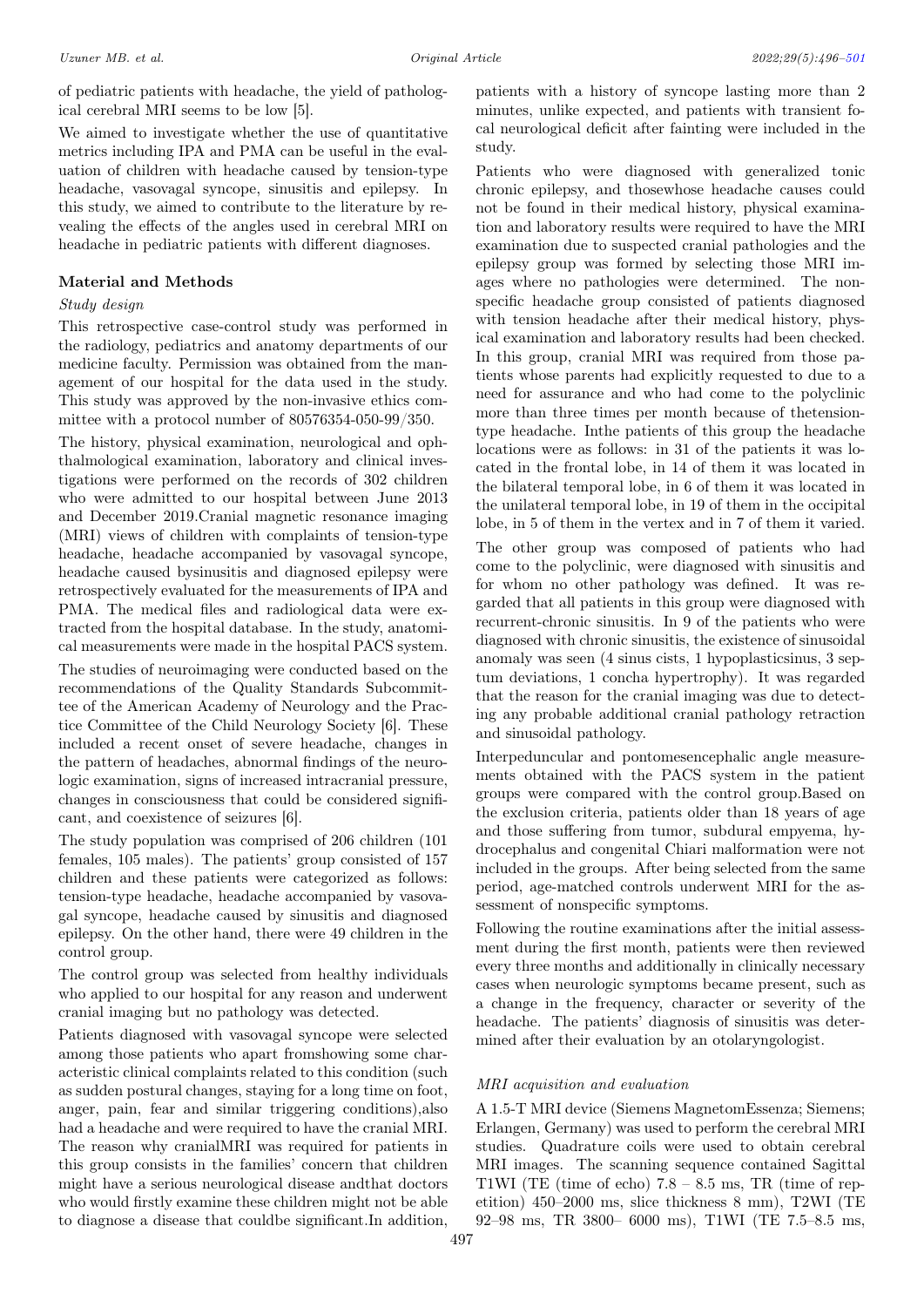TR 400–6000 ms, slice thickness 5 mm), FLAIR (TE 794– 109 ms, TR 8500–9000 ms, slice thickness 5 mm), and DWI (TE 75–86 ms, TR 3100–6400 ms, slice thickness 5 mm). Furthermore, the enhancement scanning (contrast agent Gd-DTPA (0.1mmol/kg was applied and following the injection, the scanning of the axial, sagittal and coronal positions took place. Each of the MRI images was read by 2 consultant radiologists with 10 years of experience in neuroradiology and MRI. In case of differing decisions, the MRI scans were reviewed by another senior neuroradiologist with more than 20 years of experience, who could then make a final decision.

# Measurement of interpeduncular angle and pontomesencephalic angle

The IPA and PMA were measured by an anatomist and a radiologist, and the average of their measurements was calculated as the true value. For the accuracy of the measurements, statistical accuracy analyzes between measurements and researchers were performed by each researcher.

Based on the median saggital plane, pontomesencephalic angle was defined as the angle between the tangent line of superior border of pons and the leading edge tangent line of the midbrain (Fig.1) [7]. The results show the average of their measurements.

The interpeduncular angle was defined at the level of the mammillary bodies as the angle formed by the posterior half of the cerebral peduncles, based on an axial T2 weighted image (Fig.2) [3].

#### Outcome measures

The diagnoses of headache were based on the criteria published in the third edition of the International Classi[FB01?]cation of Headache Disorder (ICHD-II) [8].

The baseline descriptions such as sex and age were categorical variables while IPA and PMA were the quantitative variables under investigation.

### Statistical analysis

All of the statistical data were analyzed with Statistical Package for Social Sciences 25.0 for Windows software (SPSS Inc., Chicago, Illinois, USA). The normality was tested for IPA and PMA variables. We noted that IPA variable did not display normal distribution. Kruskal-Wallis test was used to compare IPA values between groups. One-way ANOVA test was utilized for PMA, which exhibited normal distribution between groups.

The comparison of IPA values demonstrated significant differences between groups  $(x=13.656p < 0.05)$ . The comparative analysis between subgroups was performed with Mann-Whitney U test.

The variance homogeneity test indicated that the variance of PMA values was different in various subgroups  $(F(4,201)= 2,598; p < 0,05)$ . Therefore, Tamhane test (post-hoc) was used to compare PMA values. A  $p < 0.05$ was considered as statistically significant.



Figure 1. Shows pontomes encephalic angle (PMA) measurement



Figure 2. Shows interpedinculer angle measurement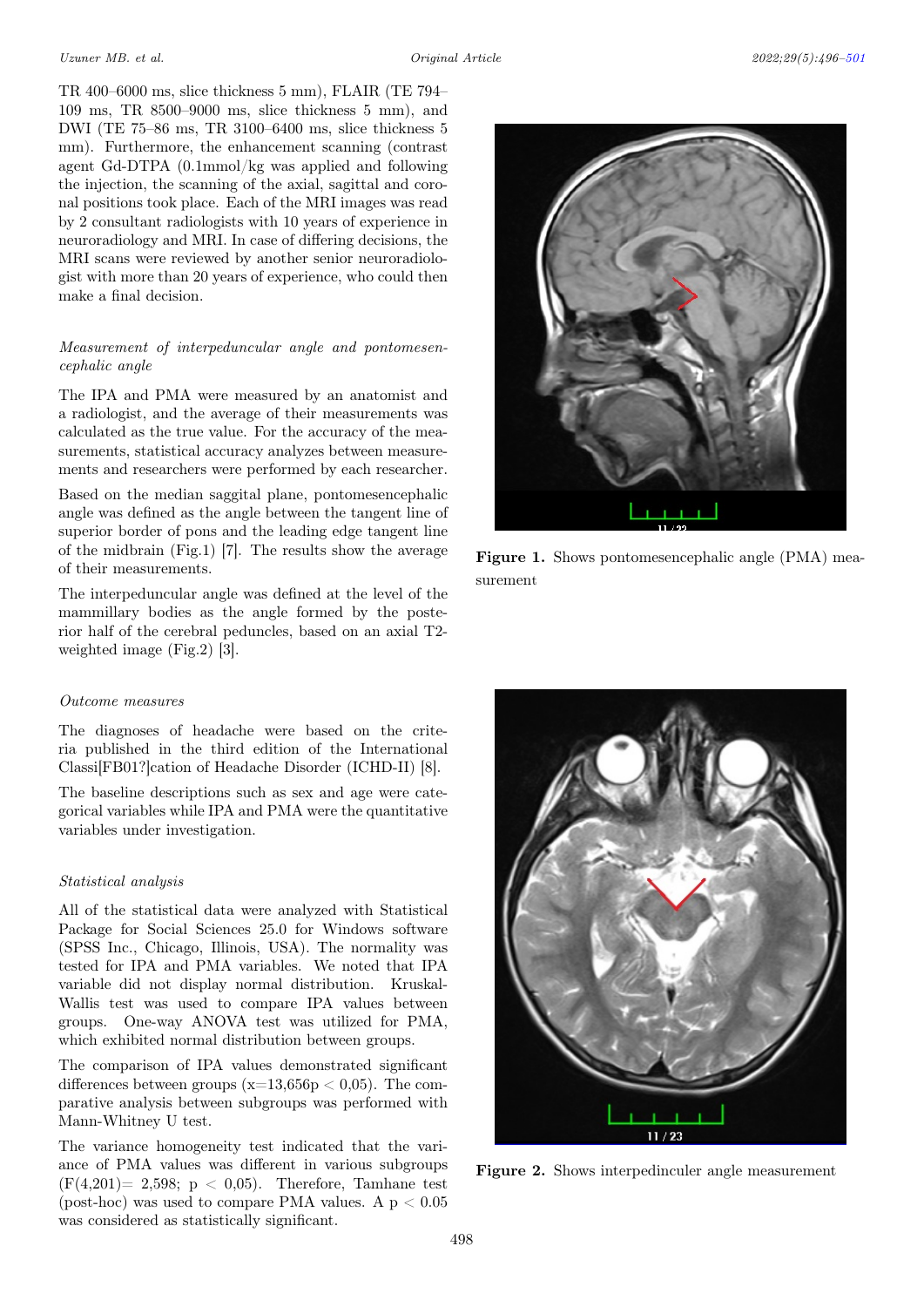Table 1. The interpeduncularangle (IPA) measurementsbetween 5 groups.

| Variable   | Groups           | n   | Mean rank |
|------------|------------------|-----|-----------|
| <b>IPA</b> | Control          | 49  | 88.80     |
|            | Epilepsy         | 35  | 126.83    |
|            | Headache         | 82  | 96.01     |
|            | Syncope          | 19  | 130.84    |
|            | <b>Sinusitis</b> | 21  | 103.43    |
|            | Total            | 206 |           |

Table 2. Thecomparison of IPA values yielded statistically significant differences between headacheepilepsy, headache-syncope, epilepsy-control, andsyncopecontrolgroups.

|          | n   | Mean<br>rank | Total<br>rank | Mann-<br>Whitney<br>U | Asymptotoic<br>p-value(<br>two-<br>tailed) |
|----------|-----|--------------|---------------|-----------------------|--------------------------------------------|
| Headache | 82  | 54.17        | 4442.00       | 1039.000              | 0.018                                      |
| Epilepsy | 35  | 70.31        | 2461.00       |                       |                                            |
| Total    | 117 |              |               |                       |                                            |
| Headache | 82  | 47.90        | 3928.00       | 525.000               | 0.027                                      |
| Syncope  | 19  | 64.37        | 1223.00       |                       |                                            |
| Total    | 101 |              |               |                       |                                            |
| Epilepsy | 35  | 51.63        | 1807.00       | 538.000               | 0.004                                      |
| Control  | 49  | 35.98        | 1763.00       |                       |                                            |
| Total    | 84  |              |               |                       |                                            |
| Control  | 49  | 30.17        | 1478.50       | 253.500               | 0.004                                      |
| Syncope  | 19  | 45.66        | 867.50        |                       |                                            |
| Total    | 68  |              |               |                       |                                            |

Table 3. The pontomesencephalic angle (PMA) measurements between 5 groups.

| Group            | n   | (Mean $\pm$ S td   | <b>Standard Error</b> |
|------------------|-----|--------------------|-----------------------|
| Headache         | 82  | $67.83 \pm 10.022$ | 1.107                 |
| Epilepsy         | 35  | $72.00 \pm 9.068$  | 1.533                 |
| Control          | 49  | $63.00 \pm 6.107$  | .872                  |
| Syncope          | 19  | $70.26 \pm 7.943$  | 1.822                 |
| <b>Sinusitis</b> | 21  | $64.71 \pm 7.383$  | 1.611                 |
| Total            | 206 | $67.30 \pm 9.095$  | .634                  |
|                  |     |                    |                       |

# Results

The average age in this series was  $11.05 \pm 3.78$  (range, 5) to 17) years. Our population consisted of 101 females (49  $\%$ ) and 105 males (51  $\%$ ). Three age groups comprised as follows: 5-9 years (n = 74, 35.9 %), 10-14 (n = 81, 39.3  $\%$ ), and  $> 15$  (n = 51, 24.8 %).

There was no difference between groups in terms of sex distribution ([AB53?] $2 = 4,413$ ; p = 0.353). On the other hand, there was a statistically significant difference between 5 groups as for the distribution of age groups  $([AB53?]2 = 33, 191; p < 0.001).$ 

The average values for IPA and PMA in our series were  $62.40 \pm 9.21$  (range, 43 to 88) and  $67.30 \pm 9.10$  (range, 44 to 96), respectively.

We observed that there was a remarkable difference between 5 groups in terms of IPA ( $[AB53?]2 = 13.656;$  p  $= 0.008$ . Table 1 demonstrates the mean rank values of IPA in 5 groups and Table 2 demonstrates the comparative analysis between groups for IPA values.

Post hoc Tamhane test demonstrated that there were significant differences between groups with respect to PMA values (F = 6.755;  $p < 0.001$ ). Table 3 displays the average values for PMA measurements in 5 groups under investigation.

Multiple comparisons carried out between 5 groups in terms of PMAs demonstrated that there were remarkable differences between headache-control, epilepsy-control, control-syncope groups and epilepsy-sinusitis (Table 4).

Considering the consistency of the measurements made by each researcher, no significant difference was observed for both researchers ( $p > 0.05$ ). While the consistency between the measurements made by the general researcher himself was  $88\%$  and  $91\%$  for researcher 1, the consistency was determined as 90% and 92% for researcher 2. It was determined that all measurements were highly consistent for the two researchers and there was no significant difference in both measurements of the researchers ( $p > 0.05$ ). Considering the consistency of the measurements between researchers; It was observed that the reliability of intraclass correlation coefficient values between investigator 1 and investigator 2 measurements varied between 0.844 and 0.889. These values were found in the confidence interval. There was no statistically significant difference between the measurements of the researchers ( $p > 0.005$ ).

## Discussion

The differential diagnosis of headaches is important because a misdiagnosis may lead to dire consequences for the patient. The main findings in this study were that both IPA and PMA display significant differences between various pediatric patients suffering from headache. Especially in patients with non-specific headache, these quantitative metric measures may provide useful data in the differential diagnosis. We think that the associations between IPA, PMA and headache types must be taken into account during diagnostic work-up. In other words, IPA and PMA may serve as quick and reproducible markers in the diagnosis of headache types in the pediatric population. Not only the choice but also the appropriate interpretation of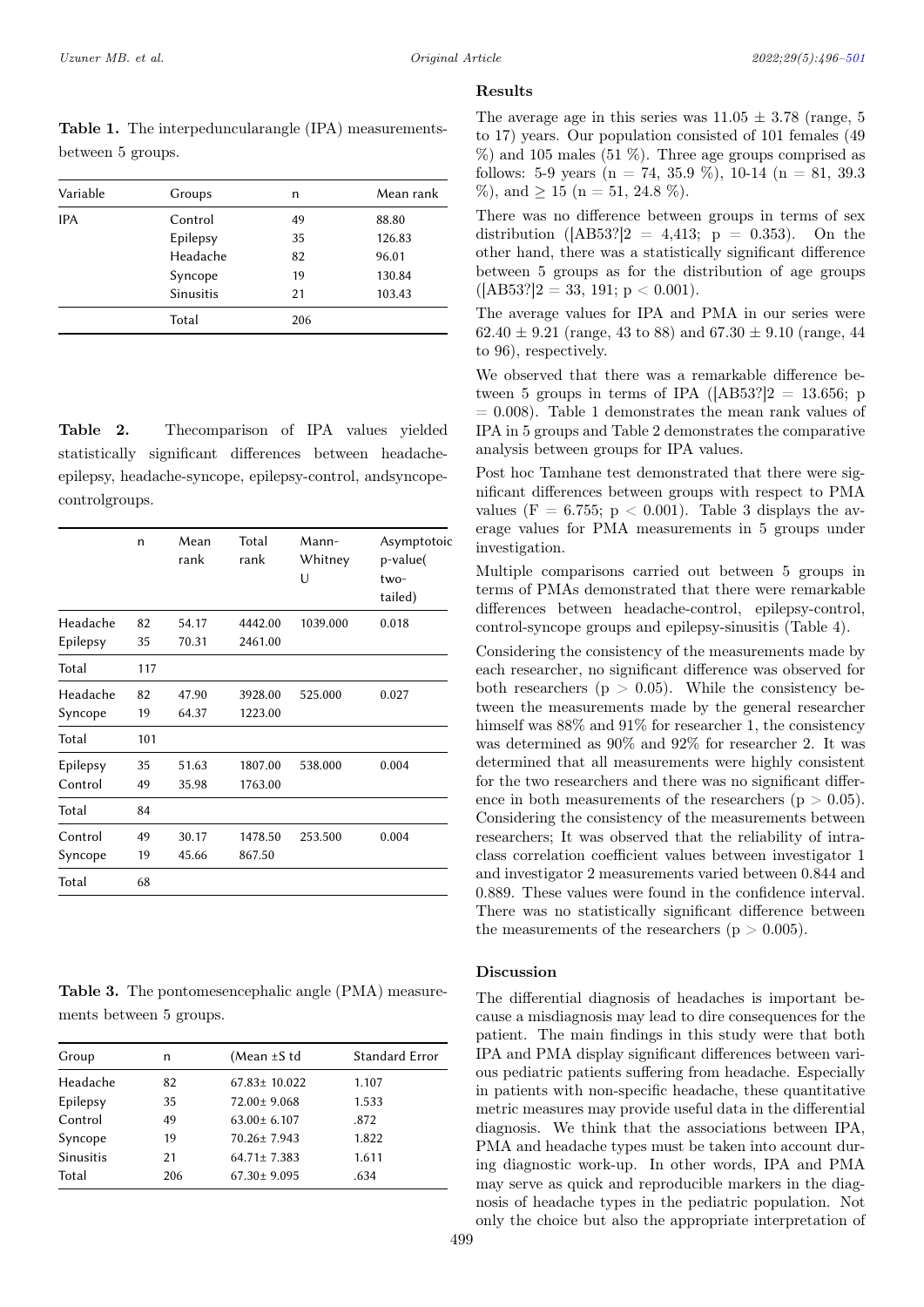<span id="page-4-0"></span>

| Groups   | Groups           | MeanDifference (I-J) | Std. Error | Sig. | 95% ConfidenceInterval |            |
|----------|------------------|----------------------|------------|------|------------------------|------------|
|          |                  |                      |            |      | LowerBound             | UpperBound |
| Headache | Control          | $4.829*$             | 1.409      | .008 | .82                    | 8.84       |
| Epilepsy | Control          | $9.000*$             | 1.764      | .000 | 3.86                   | 14.14      |
| Epilepsy | <b>Sinusitis</b> | $7.286*$             | 2.224      | .019 | .77                    | 13.80      |
| Syncope  | Control          | $-7.263*$            | 2.020      | .013 | $-13.43$               | $-1.10$    |

Table 4. Multiple comparisons between groups for pontomesencephalic angle (PMA) demonstrated remarkable differences between headache-control, epilepsy-control, epilepsy-sinusitis and control-syncope groups.

\* Themeandifference is significant at the 0.05 level.

the imaging modality is critical to set the diagnosis and initiate the treatment without delay.

Previous publications suggest that headaches can be accompanied by structural alterations in the brain. These data remind us of the importance of discrimination between headache subtypes and evaluate the MRI images with respect to important hallmarks [9].

Rather than by any tests or imaging modalities, headaches, which occur often in children, are diagnosed on a clinical basis. These clinical entities constitute diagnostic and therapeutic challenges for both the radiologist and the clinician. Current guidelines suggest thatin children with repeated headaches and those with a normal neurologic examination, the obtainment of a neuroimaging study on a routine basis is not indicated [5]. Nevertheless, in order to exclude an intracranial pathology, as well as for parental reassurance, cerebral CT scans or MRI studies are frequently used in clinical practice. In many cases, no noteworthy relationship could be established between the abnormality detected in neuroimaging and age and sex of children, type of the headache, headache starting age, duration, frequency, location, and intensity. With respect to these results, the use of stricter guidelines for the rational utility of neuroimaging is required in pediatric headache patients. The current practice principles recommend the use of neuroimaging in those children who show abnormal results of neurologic examination or in cases when other physical findings suggest the existence of a disease in the central nervous system [5].

Due to a number of clinical and practical considerations, the primary investigation mostly used to confirm the diagnosis and exclude other entities, is the contrast-enhanced MR imaging of the head [3]. In a recent publication, MRI findings demonstrated typical features of the intracranial hypotensive syndrome (IHS). It was also maintained in the publication that in order to clinically diagnose the subjective findings of IHS, the quantitative indicators including mamillopontine distance and PMA were useful [7].

Practicality is the biggest advantage of the IPA, in addition to its high sensitivity and specificity. While most reported measures rely on the sagittal plane, the evaluation of the IPA on a standard T2-weighted axial image implies that it is smoothly incorporated into a routine search pattern [3]. Moreover, considering that the anatomic landmarks used to make the measurements of IPA and PMA are well-known, no further reference lines are necessitated for the measurement. Apparently, its characteristic of being simple contributes to its high ability of being reproduced.

It must be remembered that all abnormalities may not be necessarily related to the presented complaint [1]. These data are also supported by another publication, where it is maintained that roughly 20% of pediatric headache patients who underwent brain imaging showed benign abnormalities, which did not cause any difference in the headache management [10].

In the future, it will be important to better define those patients likely to have an intracranial pathology and candidates who are more likely to benefit from early imaging studies.

This study has several strengths. To the best of our knowledge, this is the first study focusing on the significance of IPA and PMA in pediatric headache patients. Besides, the separate analysis of different categories allowed the performance of multiple comparisons. The selection of controls randomly from the same population as the cases was considered to be the best method [11].

## Conclusion

In conclusion, development of better MRI technology accompanied with exploration of useful quantitative metric measures can be helpful in understanding the headache pathophysiology and may provide establishment of more effective strategies in the differential diagnosis of pediatric headaches. More attention and effort should be paid to the MRI demonstration of possible causes and co-existent pathologies.

# Limitation

Our preliminary findings in our study need to be confirmed and validated by more multicenter trials on larger series. This study has some weaknesses such as retrospective design, relatively small sample size and limited data from single center experience, and possible effects of genetic and ethnic factors.

#### References

- 1. Maytal J, Bienkowski RS, Patel M, Eviatar L.The value of brain imaging in children with headaches. Pediatrics 1995;96:413-416
- 2. Yılmaz Ü, Çeleğen M, Yılmaz TS, Gürçınar M, Ünalp A. Childhood headaches and brain magnetic resonance imaging findings. Eur J PaediatrNeurol2014;18:163-170
- 3. Wang DJ, Pandey SK, Lee DH, Sharma M () Theinterpeduncular angle: a practical and objective marker for the detection and diagnosis of intracranial hypotension on brain MRI. AJNR Am J Neuroradiol.2019;40:1299-1303